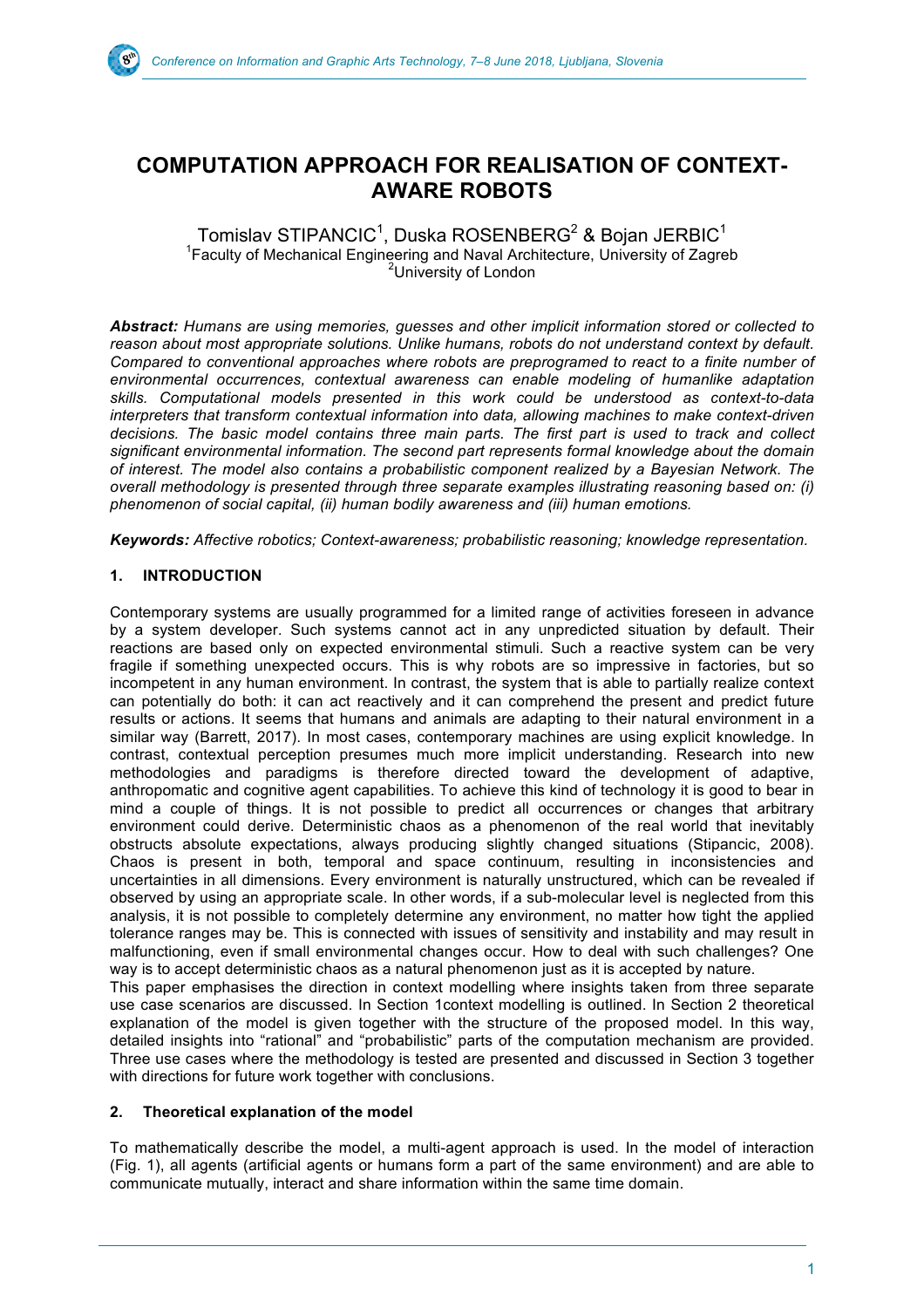

**Figure 1:** The model of interaction.

In this way, agent-to-agent and agent-to-environment interaction can be both mathematically described as:

$$
\exists G\left(\vec{E}_{A1},...,\vec{E}_{An}\right)\forall t_i \rightarrow G_{\text{opt}}\left|\vec{F}\right|,
$$
\n(1)

where the information collected by sensors and the model are mathematically defined as:<br>(2)

$$
\vec{E}_A = \left[\vec{E}_{A1},...,\vec{E}_{An}\right] = \left[\mathcal{J}_{A1}\left(S_{11},...S_{1m}\right),...,\mathcal{J}_{An}\left(S_{n1},...S_{nm}\right)\right],\tag{2}
$$

$$
\vec{F} = (CO, BN). \tag{3}
$$

In (2), vectors  $\left[\vec{E}_1,...,\vec{E}_m\right]$  representing sensors  $S_{nm}$  are used to detect a targeted phenomenon. Information acquisition represents the first step in contextual perception of the environment. Therefore, these vectors contain information acquired by sensors that are placed ubiquitously into the environment in a meaningful way (4).  $\left[ \vec{E}_{A1},...,\vec{E}_{An} \right]$ 

$$
\vec{E}_A = f(S) \tag{4}
$$

Based on (1), there is at least one function *G* to describe context of an environment at a given moment  $t_i$ , using information from (2) altogether with a set of criteria  $\vec{F}$  defined in (3) that generates a desired  $t_i$ (optimal) robot behaviour,  $G_{opt}$ . As a part of the vector  $\overrightarrow{F}$ , the marks *CO* and *BN* defined in (3) are abbreviations for Case Ontology and Bayesian Network, respectively. 'ia *F*<br>≐ .∟

By following the presented mathematical formulation, a hypothesis of this paper is:

*By finding the function G<sub>opt</sub> defined in (1) and respecting the information stored in (3) along with other information collected by sensors (2), it is possible to alter a behaviour of an artificial agent based on targeted implicit or contextual information.*

## **2.1 The model as a computation mechanism**

In essence, all human cognitive processes are seen here as context-driven. In (Dey, 2010), context is defined as any information that can be used to characterize the situation of an entity. A system is context-aware if it uses context to provide relevant information and/or services to the user, where relevancy depends on user's task. Context-aware applications look at who's, where's, when's, and what's of entities and use this information to determine why a situation is occurring.

To provide implicit or context driven decision-making capabilities to the artificial systems it is proposed a new computation mechanism that contains the following components: (i) data acquisition and transformation, (ii) semantically defined knowledge, and (iii) Bayesian Network (BN), as shown at (Fig. 2). The overall methodology is presented in this paper through three separated use case scenarios, which are explained in detail in (Stipancic, 2016, Jerbic, 2015, Stipancic 2017).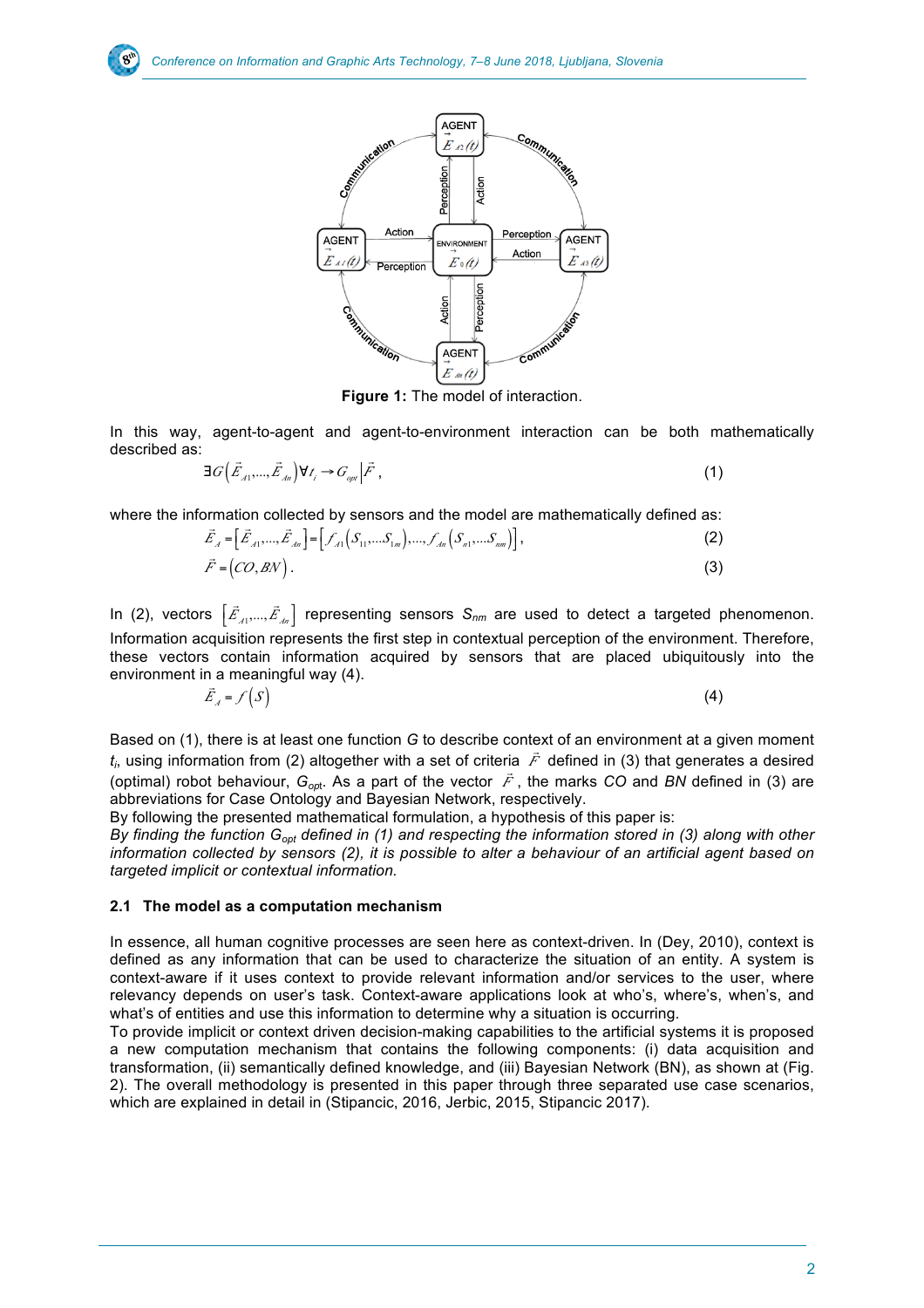

**Figure 2:** Computation mechanism for context to data transformation.

An environment in this vision becomes a space constantly analysed by smart sensors to detect significant changes. In relation to the real world, humans perceive only the information currently classified as significant and the majority of other occurrences remain hidden because the nature of such events is not relevant at the moment. This work adopted the conceptual framework from situation theory, a mathematical theory of information, where "…recognition is made of the partiality of information due to the finite, situated nature of the agent (human, animal or machine) with limited cognitive resources. Any agent must employ necessarily limited information extracted from the environment in order to reason and communicate effectively..." (Devlin, 2008).

The second part (ii) holds an expert's knowledge about the domain of activity. This part is used for logical or rational reasoning. It is called Case Ontology because it represents just a small part of the world in relation to the model application. The computation mechanism highly relies on predefined knowledge about the environment. In this case, knowledge is a subjective view of the system designer about targeted context or situation. Some authors consider certain types of context as important while characterizing a situation of a particular entity (Dey, 2010). Such contextual information can answer questions like: where, who, when and what. These represent the core of the knowledge implemented in Case Ontology. Ontology Web Language (OWL), used to define Case Ontology, follows the principles of Open World Assumptions (OWA) (Loyer, 2005). Such ontology can respond to a query by providing more than one right answer, thus allowing ambiguities in solutions. By combining inputs from sensors, ontology defines possible solutions in the form of robot responses.

The third part (iii) of the mechanism enables reasoning under uncertainties implemented in Bayesian Network and is used to ensure a single solution in relation to perceived context. Bayesian (Believes) Networks (BNs) reflect beliefs about the most appropriate solution in relation to perceived phenomenon. They allow the use of prior knowledge needed for capturing domain concepts, variables and probability values as well as building a graphical representation. BNs are convenient if evidence is not provided. While building BN in this work, a handcrafted approach is used (Daniel, 2003). This approach is usually time consuming and can be used to build small BNs. At the same time, this approach is very convenient when subjective experiences of a real human expert need to be coded in a computation model. The overall procedure of BN development is depicted in (Fig. 3). The first step in a BN development procedure is to define variables of interest, which are network nodes, and place them into a network topology. Arcs in BN connect the nodes with the direction indicating causal relationships. Condition Probability Tables (CPTs) quantify relationships between connected nodes. In the methodology used in this work, information about conditional probabilities has to be calculated in advance. By altering such information, the system designer gets the opportunity to define system priorities and/or to achieve certain goals. Each node in accompanied CPT contains probabilities emerged from influences of parent nodes. Given the specification of BN, it is possible to compute posterior probability distributions for each of the nodes, so-called "beliefs".

Determination of probability values within CPTs is the most important task in a design of BNs because those probabilities directly alter the network behaviour. Such values are often determined by using data mining techniques applied on some larger amount of data that describe a targeted phenomenon. In the approach used in this work, conditional probabilities are determined by analysing qualitative descriptions of relations between network nodes. A more comprehensive description of this procedure can be found in (Jerbic, 2015, Stipancic, 2017, Stipancic 2016).

The next phase in the development of BN is testing the network performance through three scenarios (or more than three, if needed). In that phase, the model designer fine-tunes the network behaviour. The first scenario represents an extremely positive situation. The second scenario represents a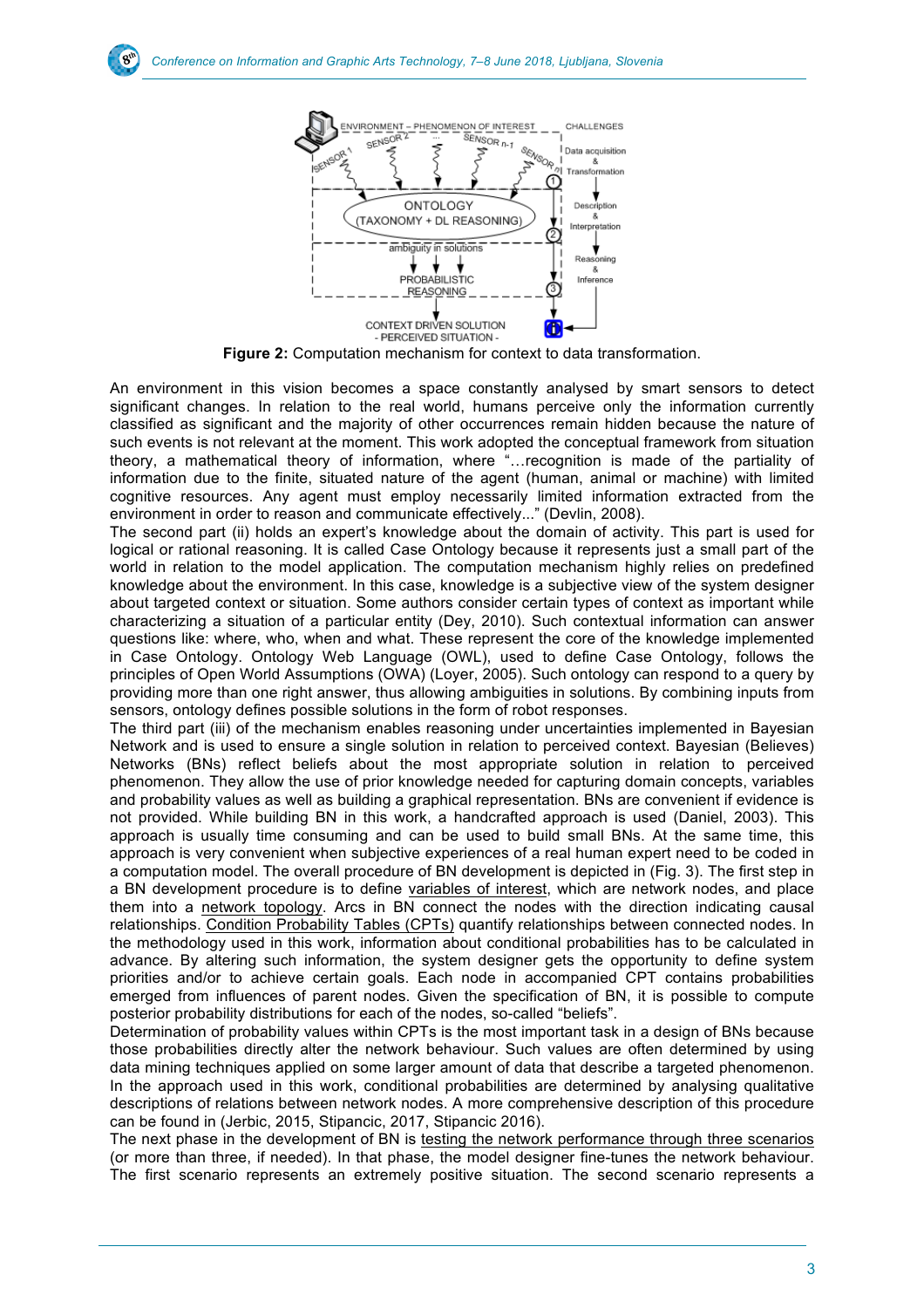neutral situation and the third one represent an extremely bad situation. The main goal of this procedure is to ensure general network behaviour in all situations.



**Figure 3:** BN development procedure

To find out secret or inner influences that parent nodes have on child nodes and to test a quantitative part of BN the method called Sensitivity Analysis (Oakley, 2004) is used. The procedure can provide more insights into inner reasoning mechanisms of the network based on different node inputs and reduction in the system entropy. Shannon's Entropy is a measure for uncertainties of a particular event associated with a probability distribution of a possible event (5).

$$
H(P) = -\sum_{s \in S} P(s)^* \log_2 P(s)
$$
\n(5)

This study employs the entropy reduction method to determine a decrease in query node's entropy before –  $H(Q)$ , and after –  $H(Q/F)$  the evidence is provided to some particular node in the network. The method helped in determining those nodes to which query nodes (robot response variables) are significantly sensitive (6).

$$
I = H(before) - H(after) = H(Q) - H(Q/F)
$$
\n(6)

The aim is to provide proofs to all BN nodes one by one and to validate and measure how that affects query nodes. These nodes that cause the most significant reduction in entropy are the most influential ones for making decisions or changing the network reasoning output. Such insights can be used in the following two steps of the BN development procedure (Fig. 3) where the network reasoning could be additionally tested or refined. The last step in this procedure represents the integration of the model in accordance to the model application.

# **2.2 First Use Case Scenario – reasoning based on social capital phenomenon**

In sociology, the concept of SC indicates the expected mutual benefit emerged from cooperation between individuals within a group. A value realized through social contacts can be measured by determining the increase in group productivity. In (Daniel, 2005), SC is defined as a common social resource that facilitates sharing of information and building knowledge through continuous interaction. By implementing this concept into a group of industrial robots on assembly assignments some interesting system capabilities emerge, such as: system scalability, auto-recovery and partial contextual awareness. The system scalability resulted with increased overall group productivity because all the system components (robots and other system equipment) are classified and defined within the core ontology. By adding new Working Places, which are defined as a class along with all accompanying subclasses within the Case Ontology, it is easy to increase the overall production capacity. The second principle of auto-recovery can be recognized in such cases where some Working Place fails in performing its primary function, due to a defect or something similar. By using the Bayesian Reasoning part of the model, other working places can rearrange priorities and continue production. The third principle of partial context-awareness can be found in the way sensors are used while collecting information from the environment. Sensors are placed seamlessly to provide continuous flow of information. A final BN for this use case contains fourteen nodes in total where five of them represent query nodes used to control robot reactions. Detailed explanation of this work is available at (Stipancic, 2016).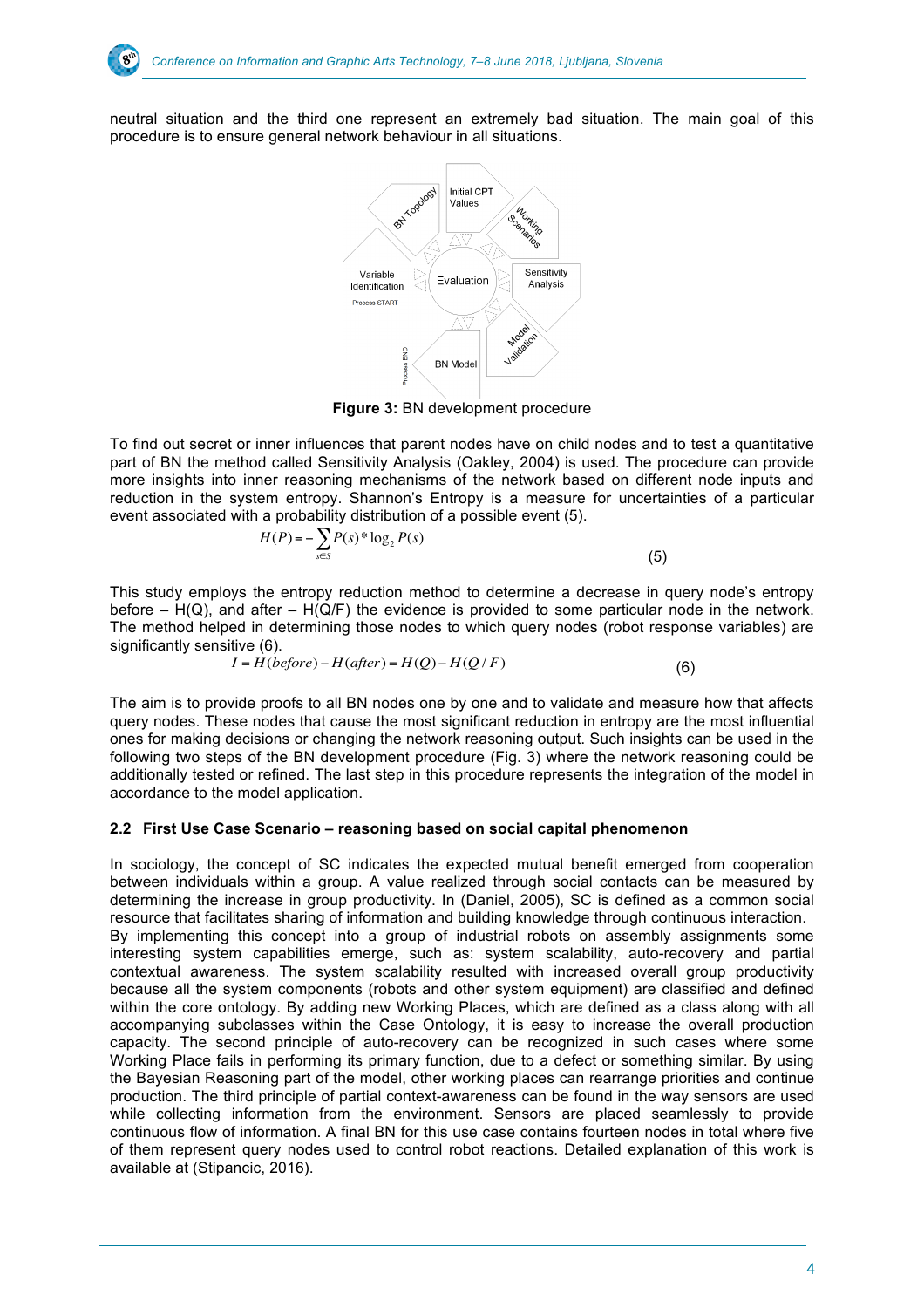

#### **2.2 Second Use Case Scenario – reasoning based on bodily awareness**

Some authors emphasize the process of perception as the very first step in qualia development (Haikonen, 2012). Among various definitions, qualia is defined as: the ways things look, sound, and smell, the way it feels to have a pain, and more generally, what it is like to have experiential mental states (...) qualia are experiential properties of sensations, feelings, perceptions, and, more controversially, thoughts and desires as well (Guttenplan, 1994). It seems that qualia appear in the human mind as a mental picture (subjective interpretation) of perceived environmental occurrences. How perceived information appears in the form of subjective experiences today still remains a question. Bearing this in mind, qualia in this work are used with extreme caution.

To simulate bodily-awareness qualia, a new cognitive model is proposed. The developed model additionally combines the visual perception of the robot itself, enabling it to build a kind of "mental" representation of its own body/existence within the environment. In the robot's workspace, the human operator as well as any other dynamic obstacle can appear as an object that can arbitrarily change its course and speed. By using the cognitive model, the robot is able to avoid, approach or escape from any kind of object while performing its spatial movements. If an obstacle is too near, the robot will decrease its speed to further ensure the safe operation and to plan its next movements while heading to the final movement point. Detailed explanation in (Jerbic, 2015).

#### **2.3 Third Use Case Scenario – reasoning based on bodily awareness**

The main hypothesis of this study is the idea that emotion may perform an adaptive function that requires a certain degree of processing complexity. Several studies reveal that cognitive processes in humans are highly intertwined with emotions. Emotions are considered to signal a person and motivate appropriate responses in relation to situations (Kim, 2005).

Emotions are necessary information for our wellbeing, our everyday experiences and even cognitive processes (Balduzzi, 2009). Ortony, Clore, and Collins defined emotions as valenced reactions (e.g., affective reactions based on the perceived goodness or badness of things) and asserted that emotions are determined by how the eliciting situation is understood by a person (Ortony, 1988).

A final BN for this use case contains 22 nodes in total, where six of them represent query nodes used to control the robot reactions. Detailed explanation of this work is available at (Stipancic, 2017).

# **3. DISCUSSION & CONCLUSION**

The approach presented in this work builds on the notion that human cognition has the ability to handle uncertain information (Doya, 2007). It does not, however, attempt to explain how the brain interprets perceived phenomena. This work is more focused on human representations, meanings and manipulation of uncertain information in order to examine the effect of uncertainty on the design of technical systems. In this way, the aim is to reflect subjective experiences of real human experts as they pick up information from the environment. This methodology is highly convenient when big data used to describe some phenomenon and build a model is not available.



**Figure 5:** The simultaneous – contrast illusion

Desired robot reasoning can be explained by examining (Fig. 5) where two squares are having exactly the same gray color value. By adding different backgrounds to both squares, the square on the left is perceived as different from the square on the right. It seems that a change in context where objects are placed can change the way how people see them Adelson, 2000, Stipancic, 2010). This change in perception is triggered by mechanisms that are much more abstract than a simple true – false logic.

To validate a methodology, the third part of the computation mechanism is assessed in all use cases. BN is validated from the aspect of information entropy reduction. Some hidden and relative influences between the network variables are revealed. In this context, the method leads to better understanding of the overall system behaviour in relation to a particular application. Query nodes are sensitive to more then one variable whereby those nodes that are the closest to query nodes and those with the